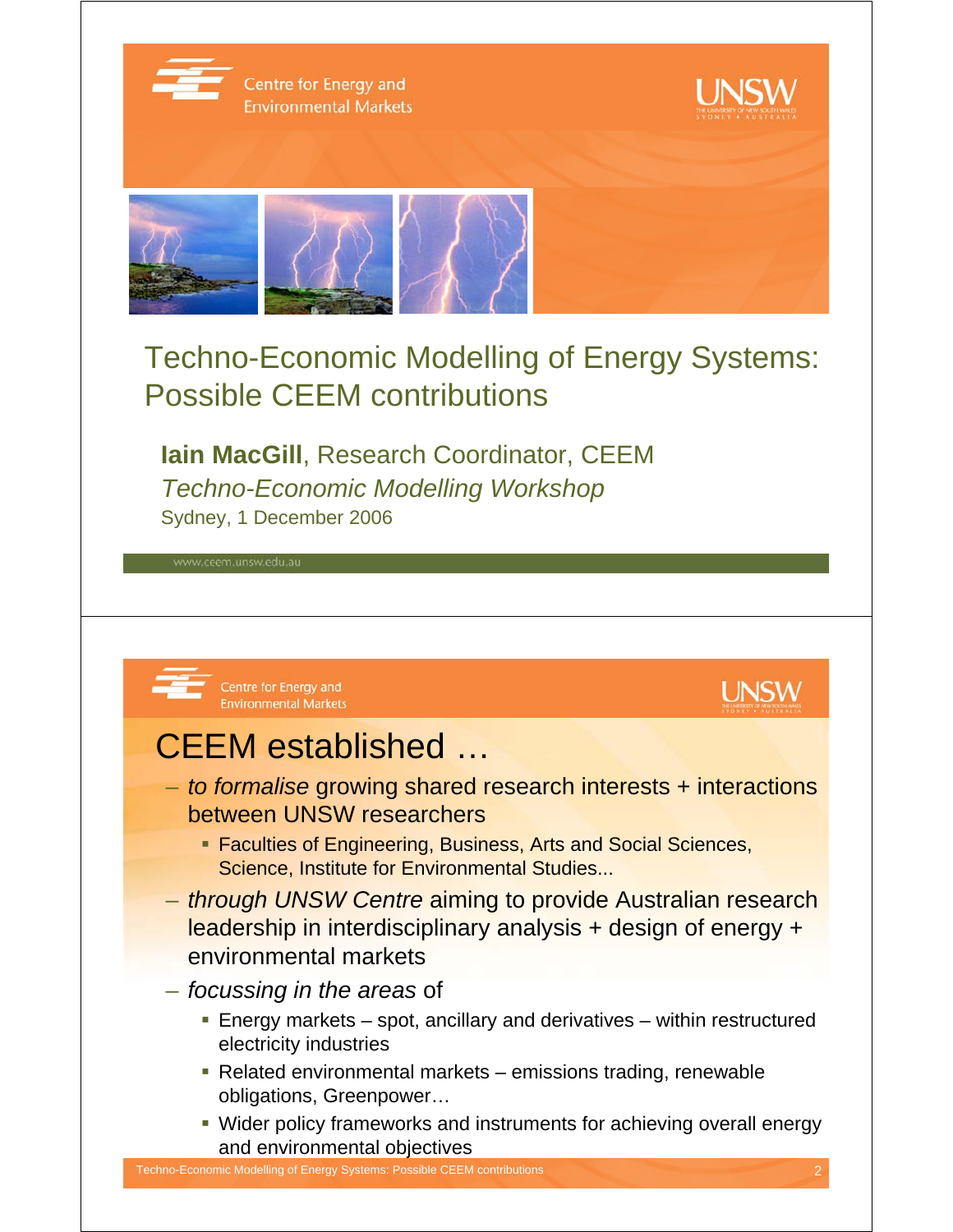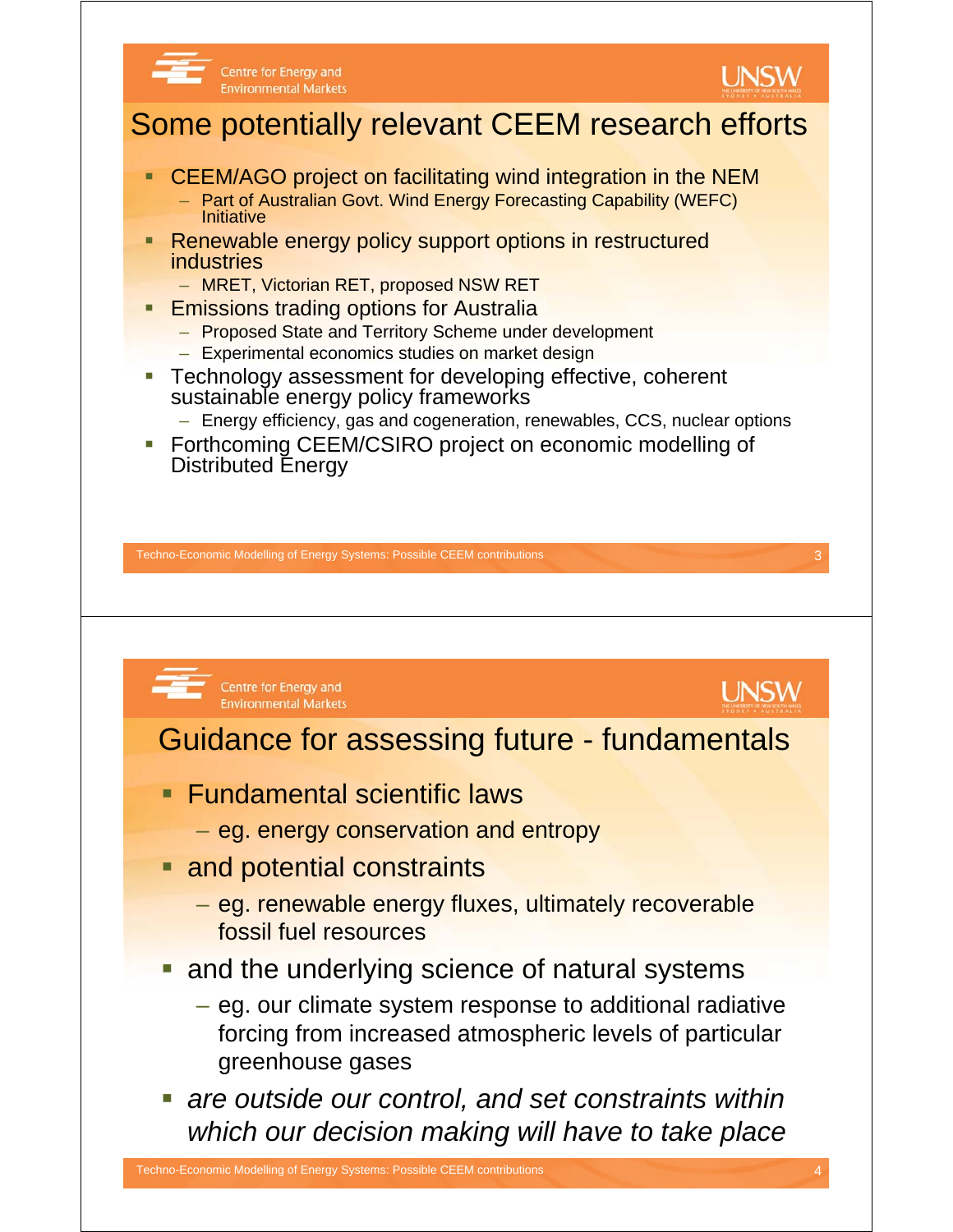



## Guidance for assessing future - tools

- Formal assessment of desired objectives
	- eg. likely emission reductions required to avoid dangerous global warming much greater than typically modelled
- Analysis of existing systems
	- What exists is possible, what doesn't yet exist only *may* be possible
- Risk-based technology assessment
- Formal management of uncertainty in modelling
	- Choices of scenarios
	- Sensitivity analysis
	- Probability distributions

Techno-Economic Modelling of Energy Systems: Possible CEEM contributions 5

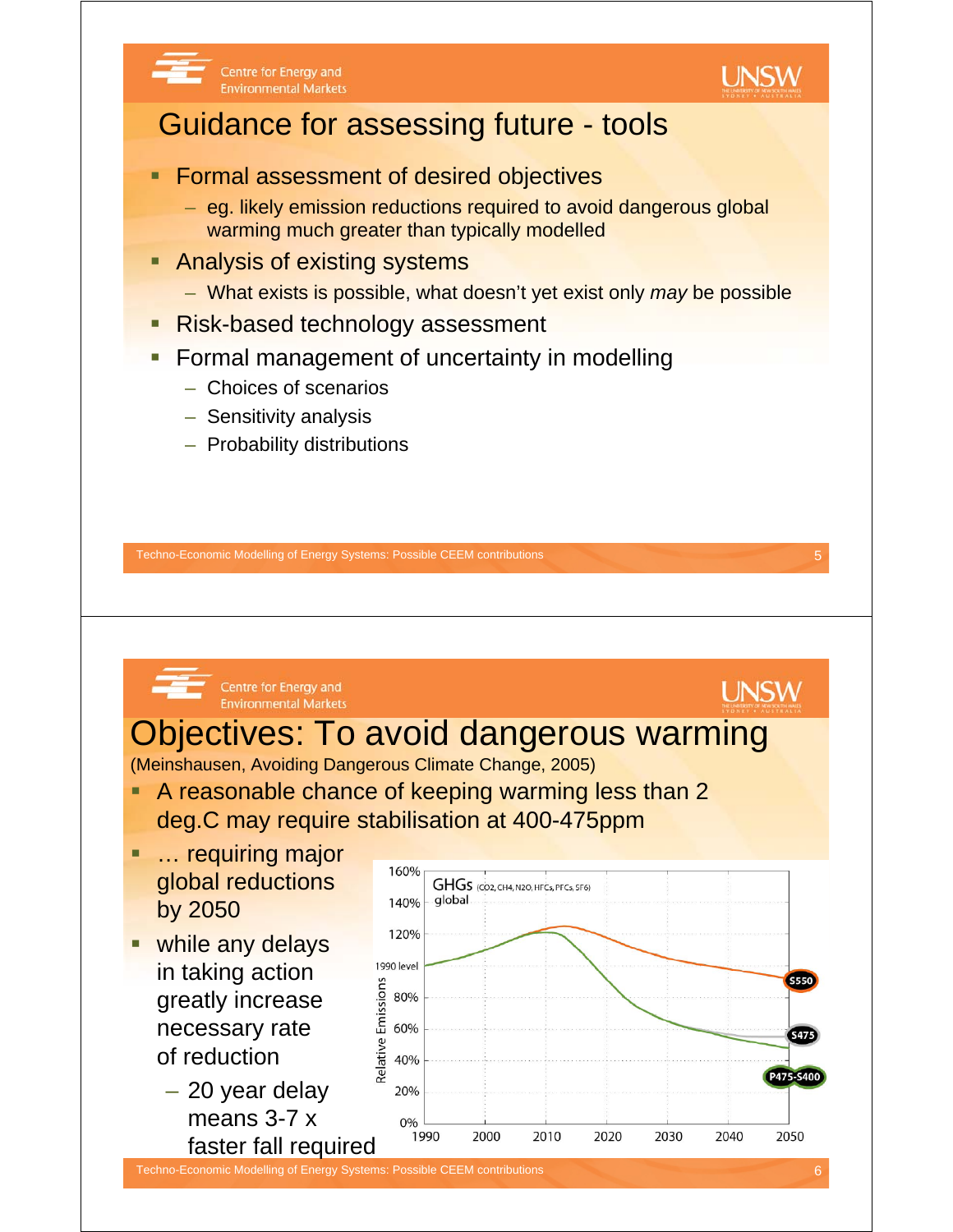





## What doesn't yet exist may be possible.. or not.

- **Carbon Capture and storage from power stations has not** yet been demonstrated in integrated, large scale manner
	- Proving effective storage of injected CO2 may take decades
	- Costs wrt uncertainty and downside risks for un-demonstated techs.

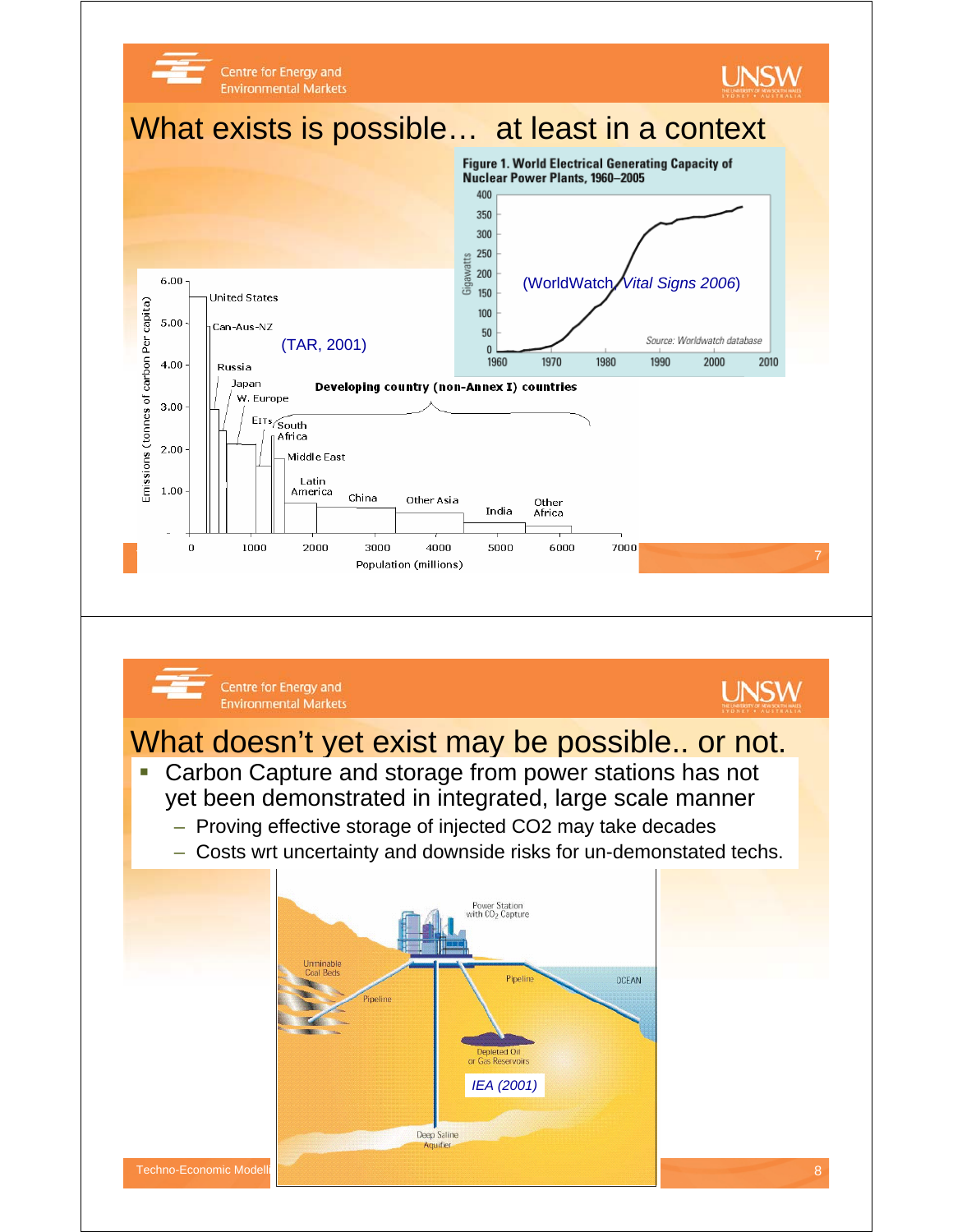

- *Technical status*
	- unproven => mature, emerging => widespread
- *Delivered energy services and benefits*
	- **GHG emission reductions**, flexibility, integration
- **Present costs where known + possible future costs** 
	- Often wide disagreement on costs of established technologies, let alone emerging technologies
- *Potential scale of deployment* 
	- possible physical, technical + cost constraints
- *Potential speed of deployment*
	- time and effort required to achieve scale
- *Other possible societal outcomes*
	- eg. other environmental impacts, energy security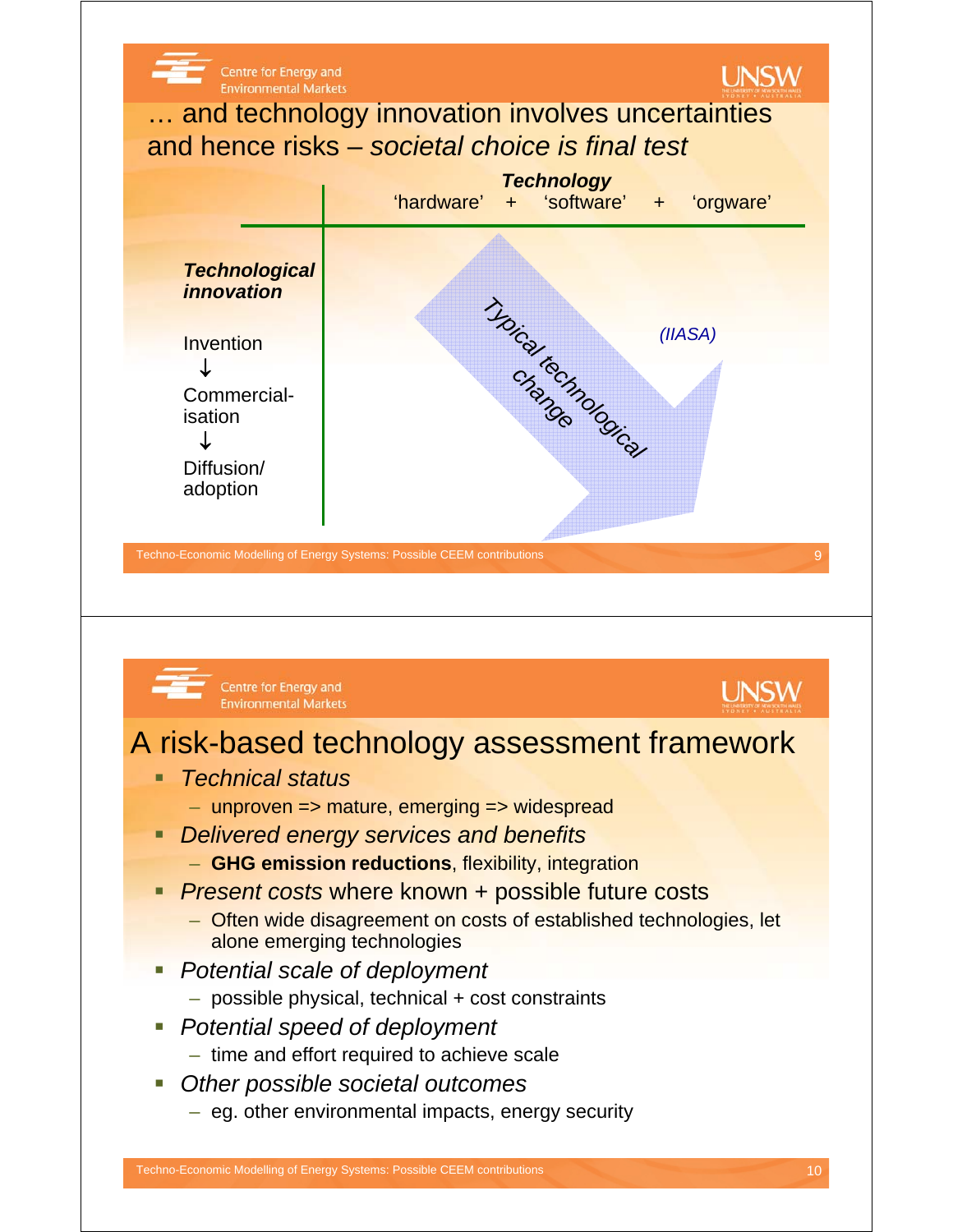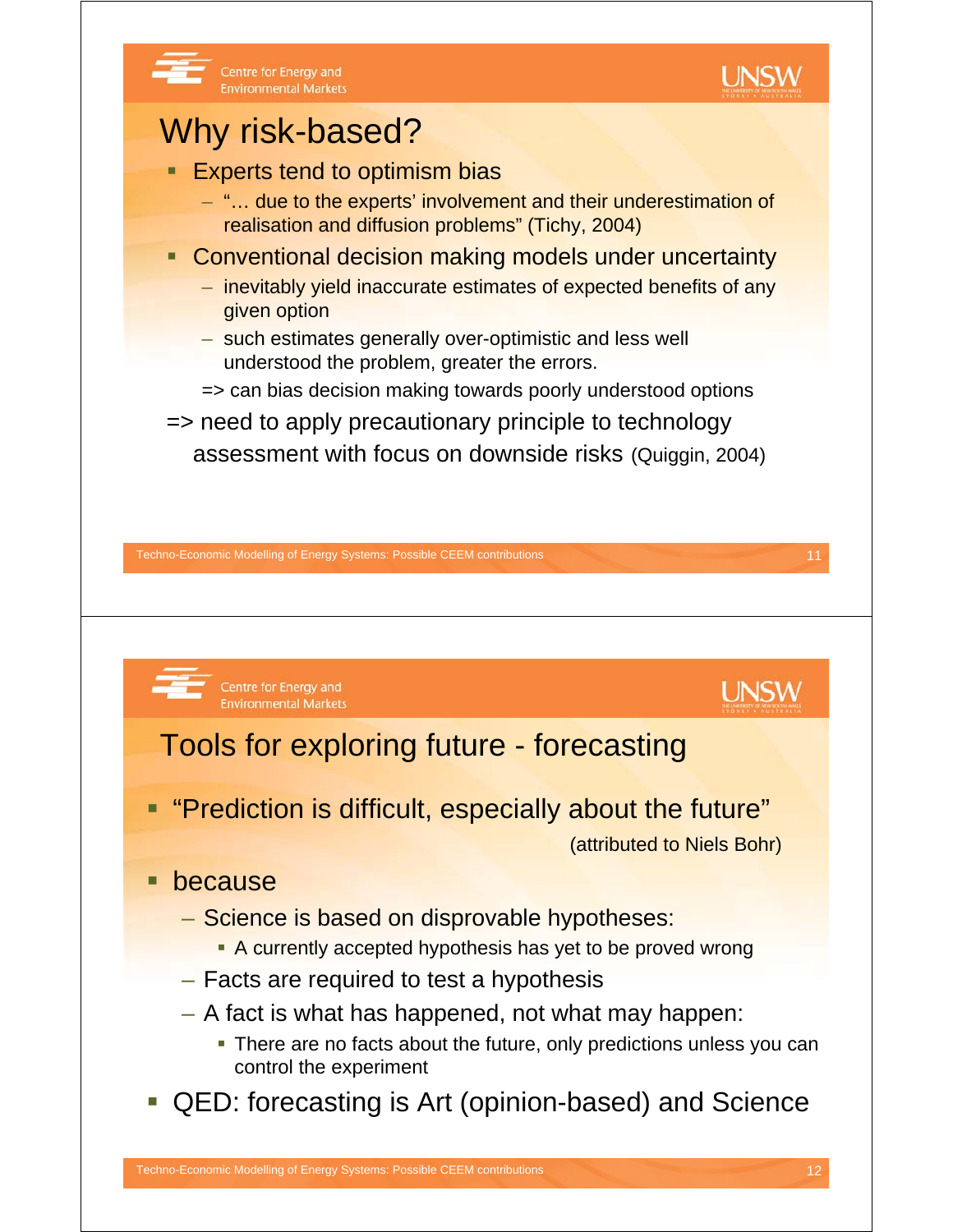